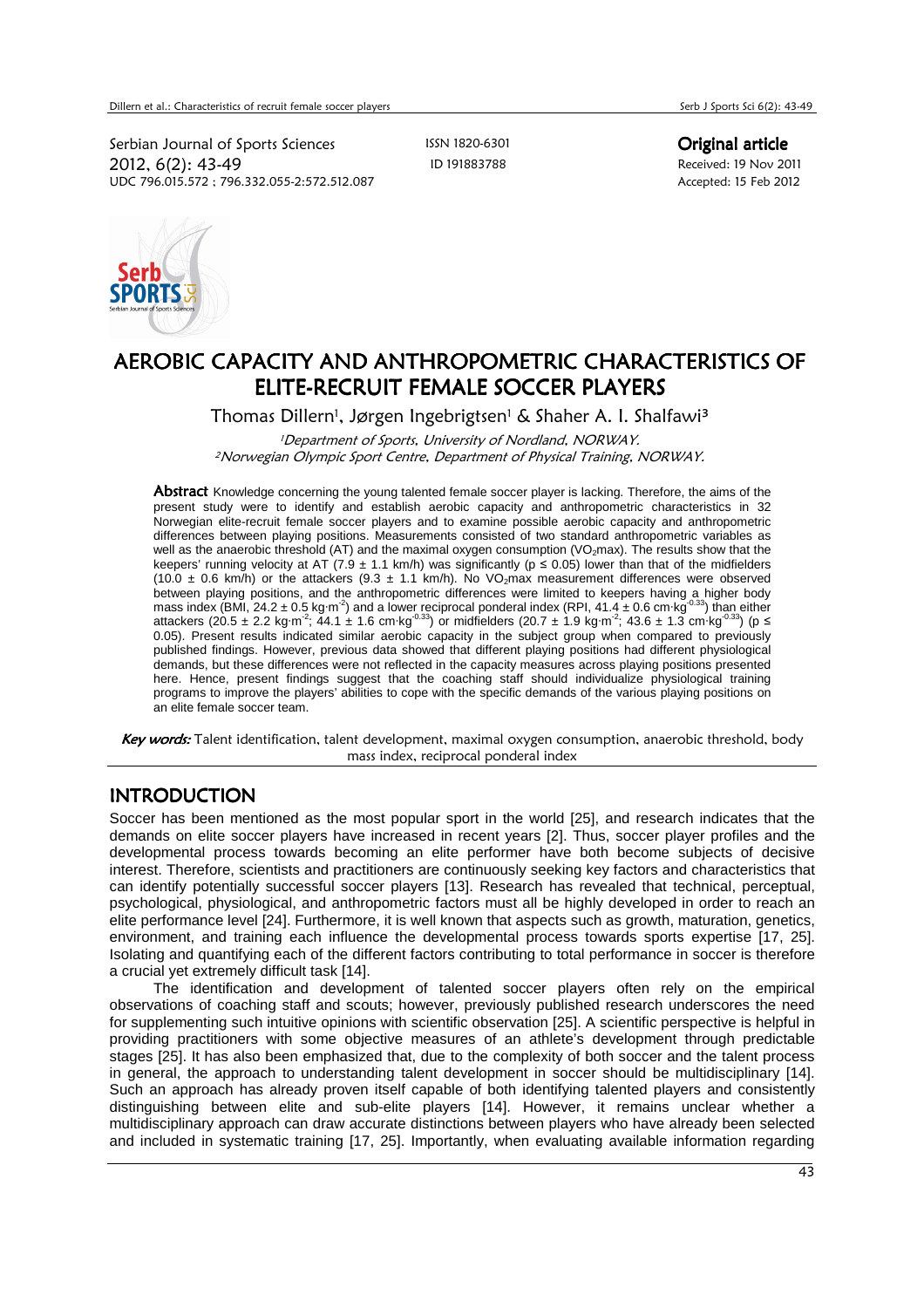talent development in soccer, one must be sure to take into consideration that the majority of published data concern male players. Hence, the relevance of existing knowledge is open to debate, given the present aim of isolating and understanding the developmental process towards becoming an elite female soccer player.

 In a multidisciplinary approach to talent identification in soccer, measurements of physiological factors should be included. VO<sub>2</sub>max in female soccer players has been shown to vary between 48.4 to 55.0 ml kg<sup>-1.</sup>min<sup>-1</sup> [3, 5, 9, 11, 21]. Different results are related to different playing positions on the team, with midfielders scoring the highest and defenders (except for keepers) scoring the lowest. Similar findings have appeared in studies of younger female players [6]. Such positional differences have also been found with anthropometric characteristics in female soccer players. Even if there is a lack of significant findings, available data [9, 12, 20] still indicate a trend in observations that resembles documented findings in male soccer players, where goalkeepers and defenders are determined to be, on average, both heavier and taller than players in other positions.

 The lack of knowledge concerning the female soccer player, and especially the young, talented female soccer player, has been previously emphasized elsewhere [25]. In a multifaceted sport such as soccer, it can be difficult to recognize the necessary prerequisites to achieving a given level of expertise. Therefore, it may prove helpful to find some objective reference points in accordance with developmental stages, in order to aid in the detection and development of future elite female soccer players. Hence, the purposes of this study were to identify and establish aerobic capacity and anthropometric characteristics of elite-recruit female soccer players, as well as to examine whether there are systematic differences between players assigned to different playing positions.

## MATERIALS AND METHODS

#### EXPERIMENTAL APPROACH TO THE PROBLEM

In order to identify and establish normative physiological and anthropometric data with the current cohort, we conducted tests of maximal oxygen consumption (VO<sub>2</sub>max), anaerobic thresholds (AT), body mass, and stature. These data were also used for the investigation of possible systematic differences across playing positions. All measures were conducted 3 weeks into pre-season training at the Department of Sports laboratory at the University of Nordland in Norway.

#### **PARTICIPANTS**

Thirty-two young, well-experienced (with a mean participation in organized soccer training of  $8 \pm 3$  years) elite-recruit female soccer players, aged  $17.4 \pm 2.4$  years, volunteered to take part in this study. The group consisted of 11 defenders, 8 midfielders, 10 attackers, and 3 goalkeepers. At the time of the testing, all participants played in the Norwegian 3<sup>rd</sup> senior division and took part in organized training 8.0  $\pm$  2.0 hours per week, on average. Before taking part in the study, each player was familiarized with the testing protocol. All of the subjects involved in this study, including the club, the participants, and the parents of any participants under 18 years of age, approved the use of the depersonalized data presented here. Further, this study was conducted in accordance with the Helsinki Declaration and was approved by the local ethics committee at the University of Nordland.

#### WARM-UP PROTOCOLS

Body weight was measured using an electronic Precision Health Scale, ProFIT/IntelliSCALE model UC-321 (A&D Medical, San Jose, California, USA). Stature was attained using a wall-mounted stadiometer (KaWe Medizintechnik, Asperg, Germany). A lactate pro analyzer, model LT-1710 (ARKRAY, Inc., Kyoto, Japan), was used for the Anaerobic Threshold (AT) measurements. Furthermore, for the oxygen consumption test, we used a SensorMedics model VMAX29 (VIASYS Healthcare Respiratory Technologies, Yorba Linda, California, USA) connected to a PC (Intel dual-core) with the aid of a Vmax Program Manager (IVS-0101- 12-7). The treadmill used in this study was a Rodby model RL 3500 (Rodby Innovation AB, Hagby, Sweden). Heart rate was monitored with the help of a Polar pulse transmitter T31 (sampling at 0.2Hz) and a polar pulse clock S610i (Polar Electro OY, Kempele, Finland).

#### TESTING SETUP

All measures of body mass and stature were conducted while the participants were wearing minimal clothing. The results were rounded to the nearest 0.1 kg and 0.05 cm for weight and stature, respectively. Body mass index (BMI) and reciprocal ponderal index (RPI) were later calculated according to a protocol outlined by Nevill et al [13]. To establish aerobic capacity, all players underwent treadmill tests of AT and maximal oxygen consumption (VO<sub>2</sub>max). The test-protocol, designed to measure AT, consisted of 5-7 increases in speed of 1 km/h every fifth minute. Before each speed elevation, blood lactate was taken by a finger stick and analyzed. A lactate level of 4.0 mmol/L-1 (OBLA), as first introduced by Sjödin & Jacobs [18],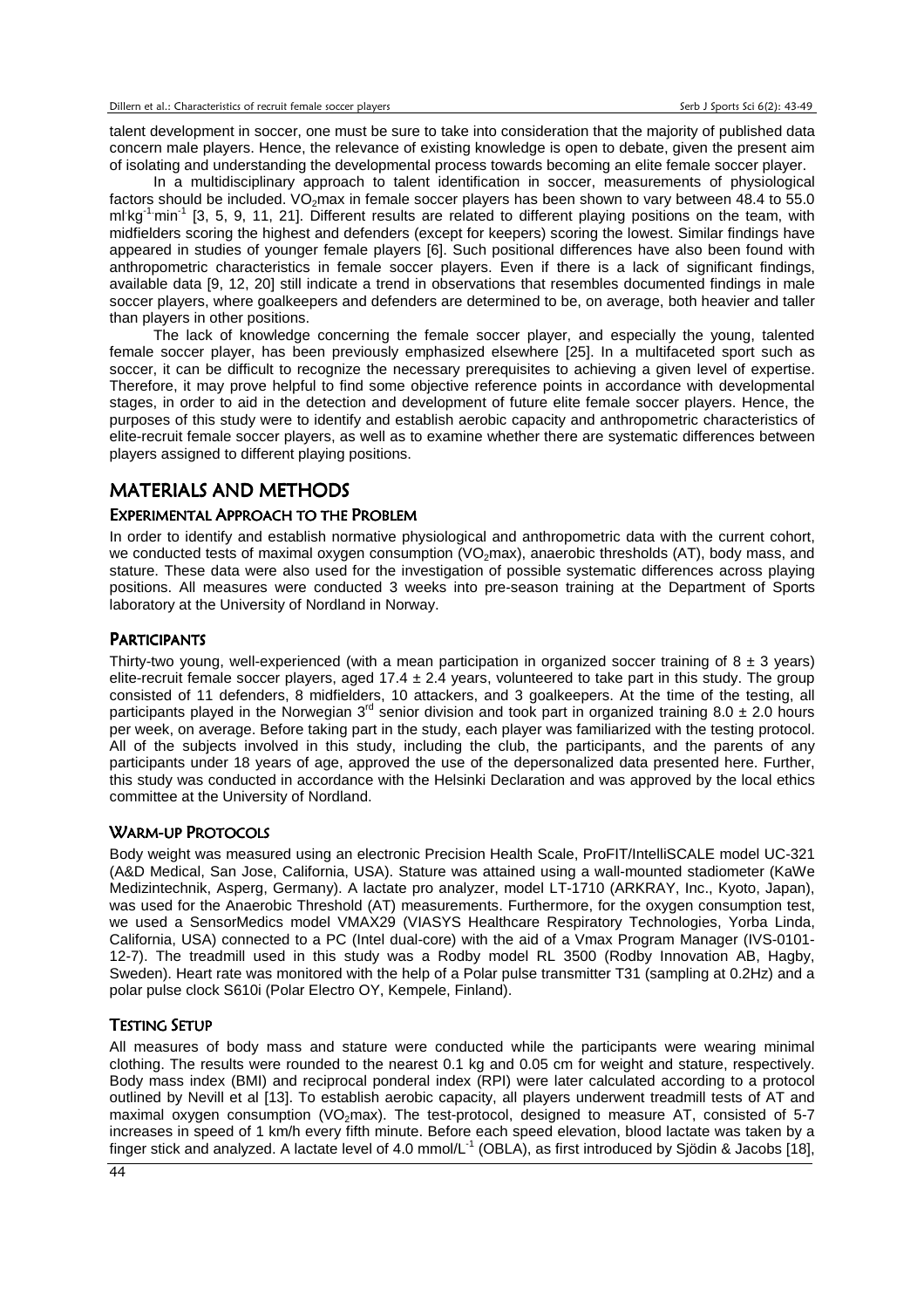was used to define AT. In this study, AT is documented as the velocity level at anaerobic threshold (vAT) and as a percentage of maximum heart rate at anaerobic threshold (%HRAT). After the AT test, the participants were instructed to take a 10 minute recovery break before undergoing the VO<sub>2</sub>max test. This test was conducted using a continuous incremental protocol with load increases every 30 s and with a total duration of 5-6 minutes.  $VO<sub>2</sub>$  max is defined here as the average of the two highest oxygen values, and the exact criteria used to determine  $VO<sub>2</sub>$ max involved capturing the moment when a plateau in oxygen consumption was observed with still increasing speed [19].  $VO<sub>2</sub>$ max results are expressed as the oxygen uptake in millilitres per minute per kilogram of bodyweight (VO<sub>2</sub>max /ml·kg<sup>-1</sup>·min<sup>-1</sup>/) and as the velocity at  $VO<sub>2</sub>max (vVO<sub>2</sub>max).$ 

#### STATISTICAL ANALYSIS

The resulting data for all the examined groups were analysed with a histogram plot, and the normality of distribution was tested using Shapiro-Wilk's test. Levene's test was utilised to examine the equality of variances across the groups. Then, descriptive statistics were calculated and reported as mean ± standard deviations of the mean (SD), for each playing position group and for each anthropometric and physiological variable. If the data followed a normal distribution, the differences in the anthropometric characteristics between the groups were compared using a one-way ANOVA, followed by a Tukey post hoc test. If the data were not found to follow normality, the non-parametric Kruskal-Wallis test was used, followed by the Mann-Whitney test. The level of significance was set at  $P \le 0.05$  for all the statistical analyses. If differences were detected, a Tukey post hoc test was assessed to determine which playing positions were expressing these differences. All of the statistical analyses were carried out using SPSS 17.0 for Windows (SPSS Inc., Chicago).

### RESULTS

In exploring the data, vVO<sub>2</sub>max and %HRAT were found not to be normally distributed within the groups (P ≤ 0.05). All of the other variables in this study were normally distributed. The Levene's test did not show any statistically significant differences across all of the groups' variances. Consequently, the differences in the anthropometric characteristics were also examined using the Kruskal-Wallis test for vVO<sub>2</sub>max and %HRAT, and a one-way ANOVA was applied for  $VO_2$ max, vAT, BMI, RPI, body weight, and stature.

| Variable                                                        | <b>Defenders</b> |             | <b>Midfielders</b> |              | <b>Attackers</b> |              | <b>Keepers</b>   |              | <b>Between</b><br><b>Groups</b><br>differ. |
|-----------------------------------------------------------------|------------------|-------------|--------------------|--------------|------------------|--------------|------------------|--------------|--------------------------------------------|
|                                                                 | mean $\pm$<br>SD | 95% CI      | mean $\pm$<br>SD   | 95% CI       | mean $\pm$<br>SD | 95% CI       | mean $\pm$<br>SD | 95% CI       | <b>P-Value</b>                             |
| VO <sub>2</sub> max<br>$(ml·kg-1·min-1)$                        | $52.1 \pm 3.6$   | 49.7-54.5   | $53.8 + 5.5$       | 49.2-58.4    | $53.0 + 5.0$     | 49.4-56.6    | $48.7 + 4.6$     | 37.2-60.2    | 0.431                                      |
| vVO <sub>2</sub> max<br>(km/h)                                  | $13.8 + 1.0$     | 13.1-14.5   | $14.4 \pm 0.6$     | 13.8-14.9    | $14.0 \pm 1.0$   | 13.2-14.7    | $12.8 + 1.0$     | 10.2-15.4    | 0.105                                      |
| $vAT$ (km/h)                                                    | $9.2 \pm 0.9$    | $8.5 - 9.8$ | $10.0 + 0.6$       | $9.5 - 10.4$ | $9.3 \pm 1.1$    | $8.5 - 10.1$ | $7.9 + 1.1$      | $5.2 - 10.7$ | $0.032*$                                   |
| % HR AT<br>(bpm)                                                | $85.2 \pm 7.3$   | 80.3-90.1   | $89.3 \pm 5.0$     | 85.1-93.4    | 86.5-5.2         | 82.8-90.3    | $87.3 \pm 5.3$   | 74.3-100.4   | 0.516                                      |
| <b>BMI</b><br>$(kg·m-2)$                                        | $22.1 \pm 1.7$   | 20.9-23.3   | $20.7 + 1.9$       | 19.1-22.3    | $20.5 \pm 2.2$   | 19.0-22.1    | $24.2 \pm 0.5$   | 23.0-25.3    | $0.020*$                                   |
| <b>RPI</b><br>$(cm·kg-0.33)$                                    | $42.9 \pm 1.3$   | 42.1-43.8   | $43.6 \pm 1.3$     | 42.5-44.7    | $44.1 \pm 1.6$   | 43.0-45.2    | $41.4 \pm 0.6$   | 40.0-42.8    | $0.026*$                                   |
| <b>Body</b><br>weight $(kq)$                                    | $61.5 + 4.9$     | 58.2-64.7   | $56.0 \pm 6.3$     | 50.7-61.3    | $58.0 + 7.0$     | 53.0-63.0    | $65.6 + 5.1$     | 52.9-78.3    | 0.076                                      |
| <b>Stature</b> (cm) $167.8 \pm 0.0$ 164.1-169.6 164.4 $\pm 0.1$ |                  |             |                    | 160.0-168.8  | 168.0±0.1        | 163.8-172.2  | 164.7±0.1        | 149.5-179.8  | 0.473                                      |

Table 1. The mean (±SD) results of VO<sub>2</sub>max, vVO<sub>2</sub>max, vAT, % HR AT, BMI, RPI, Body weight and Stature for all groups, and comparison between groups.

 $* = p≤0.05$ 

Differences in vAT, BMI, and RPI were observed between groups (Table 1). Furthermore, a suspected difference was also observed in body weight. Investigation of the data reveals that there was a statistically significant difference between midfielders and keepers (P  $\leq$  0.05) in both vAT and BMI (Figure 1 & 2), as well as between keepers and attackers (P  $\leq$  0.05) in BMI and RPI (Figure 2 & 3). The suspected differences in body weight were found to be absent and hence judged to be false.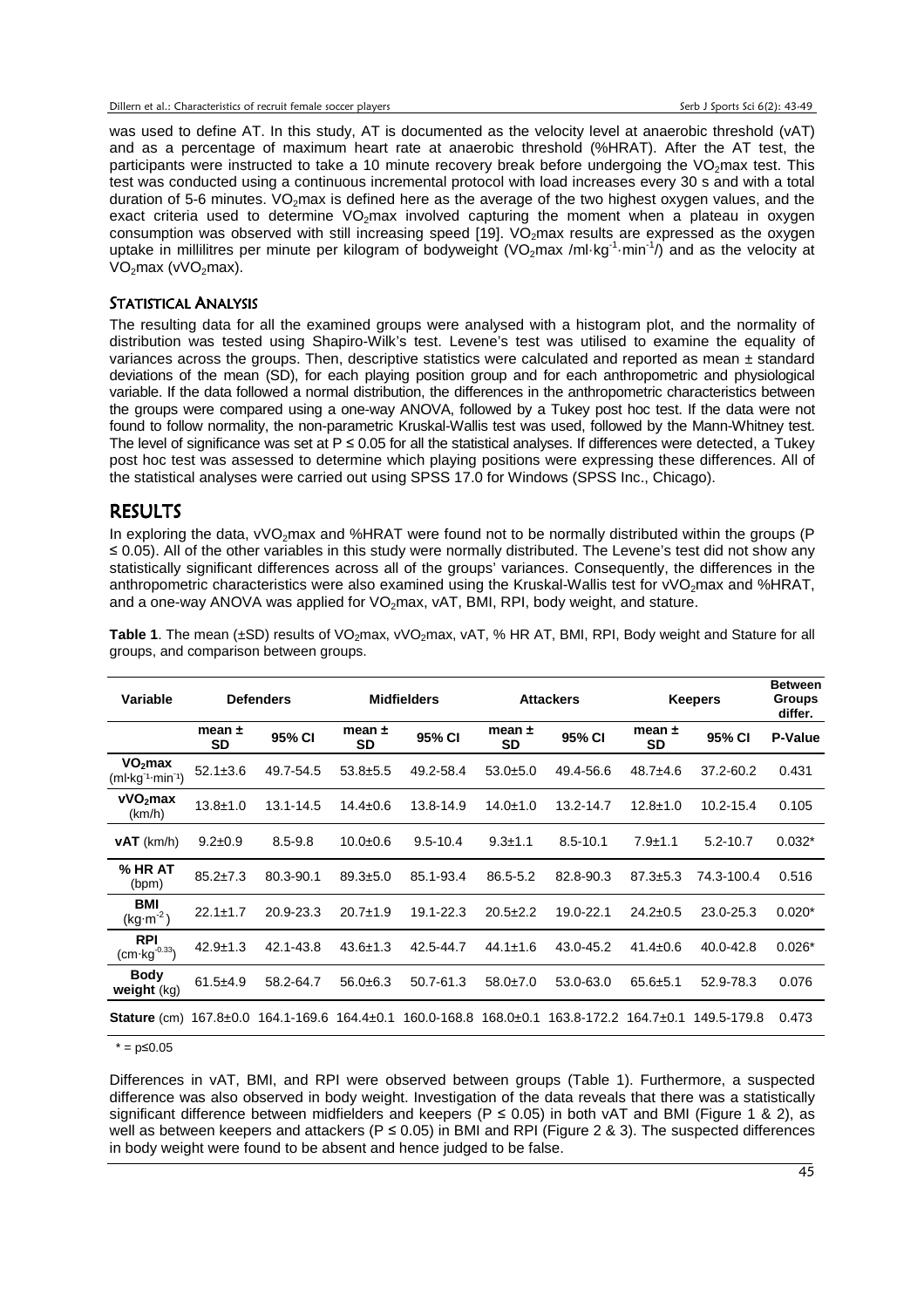

**Figure 1**. Mean and standard error of the mean (SEM) of the players velocity at anaerobic threshold



**Figure 2**. Mean and standard error of the mean (SEM) of the players BMI



**Figure 3**. Mean and standard error of the mean (SEM) of the players RPI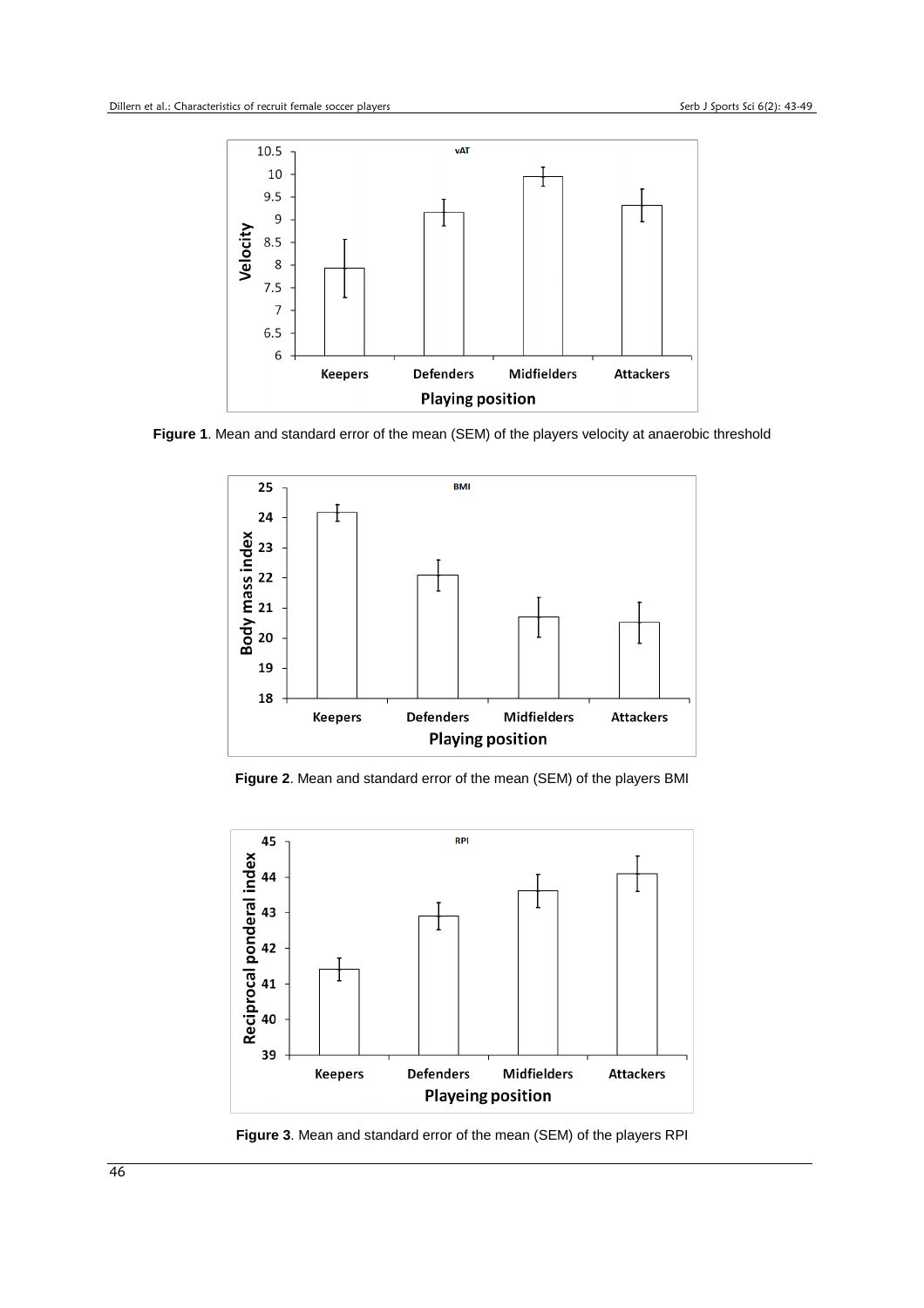## **DISCUSSION**

The main aim of this study was to identify and establish aerobic capacity and anthropometric characteristics of elite-recruit female soccer players. Further, the second aim was to examine if there were any systematic differences between players assigned to different playing positions.

#### AEROBIC CAPACITY AND ANTHROPOMETRIC CHARACTERISTICS

Aerobic capacity has been identified as one of the key factors leading to high performance results in soccer [25]. The elite-recruit female players in this study achieved levels of oxygen consumption between 48.7 and 53.8 ml kg<sup>-1</sup> min<sup>-1</sup>. Compared to previously published data within female soccer studies, the present results were lower than what had been reported among elite female players [8, 9] and among Danish female national players [11]. However, the present VO<sub>2</sub>max results were somewhat higher than those reported within studies of English [4] and Australian [21] female national players, as well as both Canadian female university players [15] and Italian Division 1 female players [5]. It should be noted, however, that our study consisted of younger players; yet, previous research shows only minor differences between adult versus younger soccer players in  $VO<sub>2</sub>$  max, when this measure is expressed relative to the player's body mass [1].

 Research shows that soccer players' aerobic capacity is competition-level dependent. Thus, measurements of maximal oxygen consumption could be a criterion for detecting a successful future player or team [19]. In a study by Jankovic et al [10], two groups of soccer players, aged 15–17, were compared. One of the groups was found to be successful at a later stage in development while the other was not. The results indicate that measures of fitness, such as VO<sub>2</sub>max, positively predict the group that will become successful based on better performance levels.

The results in running speed at  $VO_2$ max (13.75 km/h) and AT (9.1 km/h), within the participants in this study, were slightly lower than previously published data onelite female soccer players [9]. Moreover, based on our review of the existing literature, these measures had only been reported once previously within female soccer studies even though they were elsewhere considered as important determinants of endurance capacity [7].

 A link between anthropometric characteristics and performance in soccer has been proven to exist, and therefore, it is plausible to utilise such characteristics to direct the process of identifying talented players [25]. The present study produced mean values for the group as a whole of 21.87 kg·m<sup>-2</sup>, 43 cm·kg<sup>-0.33</sup>, 60.27 kg, and 166.22 cm for BMI, RPI, body weight, and stature, respectively (Table 1). The current participants were therefore highly comparable to elite Norwegian female soccer players [9], female university players [15], and both Danish [11] and English [4] female national team players. However, while they had a slightly lower mean body mass and stature than the Danish players, the present players appeared heavier than both Spanish female first division [12] and Australian female national soccer players [21].

#### POSITIONAL DIFERENCES

No differences in VO<sub>2</sub>max measurements were observed between playing positions. A similar lack of positional difference had also been found by Todd et al [20] in female English championship players and by Wells & Reilly [23] in female university players. This equivalent finding could be documenting what has been previously speculated elsewhere, namely, that  $VO<sub>2</sub>max$  is not a sensitive enough parameter to differentiate between players [20]. Furthermore, the absence of differences in aerobic capacity may be due to a lack of individualization in the training programs of different playing positions [22]. This theory may explain our findings, given that our examination and testing of athletes occurred during the early preseason. Also, even if a fitness variable, such as oxygen consumption, has proven capable of distinguishing between elite and nonelite young soccer players, it remains to be seen whether such fitness variables possess the sensitivity to distinguish between players who have already been selected onto an elite-recruit soccer squad [25]. Regarding running speed at VO<sub>2</sub>max and AT, the only apparent differences between playing positions were that keepers ran significantly more slowly than midfielders and attackers at both vVO<sub>2</sub>max and vAT (Figure 1).

 Concerning the findings of anthropometric characteristics, this analysis revealed a significantly higher BMI among keepers as compared to midfielders and attackers (Figure 2). Also, the RPI was found to be lower among keepers compared to midfielders and attackers (Figure 3). These results could possibly be explained by the findings of Rienzi et al [16]. These authors disclosed a relationship between the match work rate and anthropometric measures in soccer. It is probable that the keepers who participated in this study tended to perform less running than the attackers and the midfielders during both practice and matches and thus had a lower work rate in general.

 Clearly, there may be some limitations behind the findings in this study. First, the information about the players' weekly work rate at the time of the testing was not accessible. Such information would probably have made it easier to interpret our findings. Second, the low number of players participating in the study could also call into question the strength of our results. However, when studying elite performers, and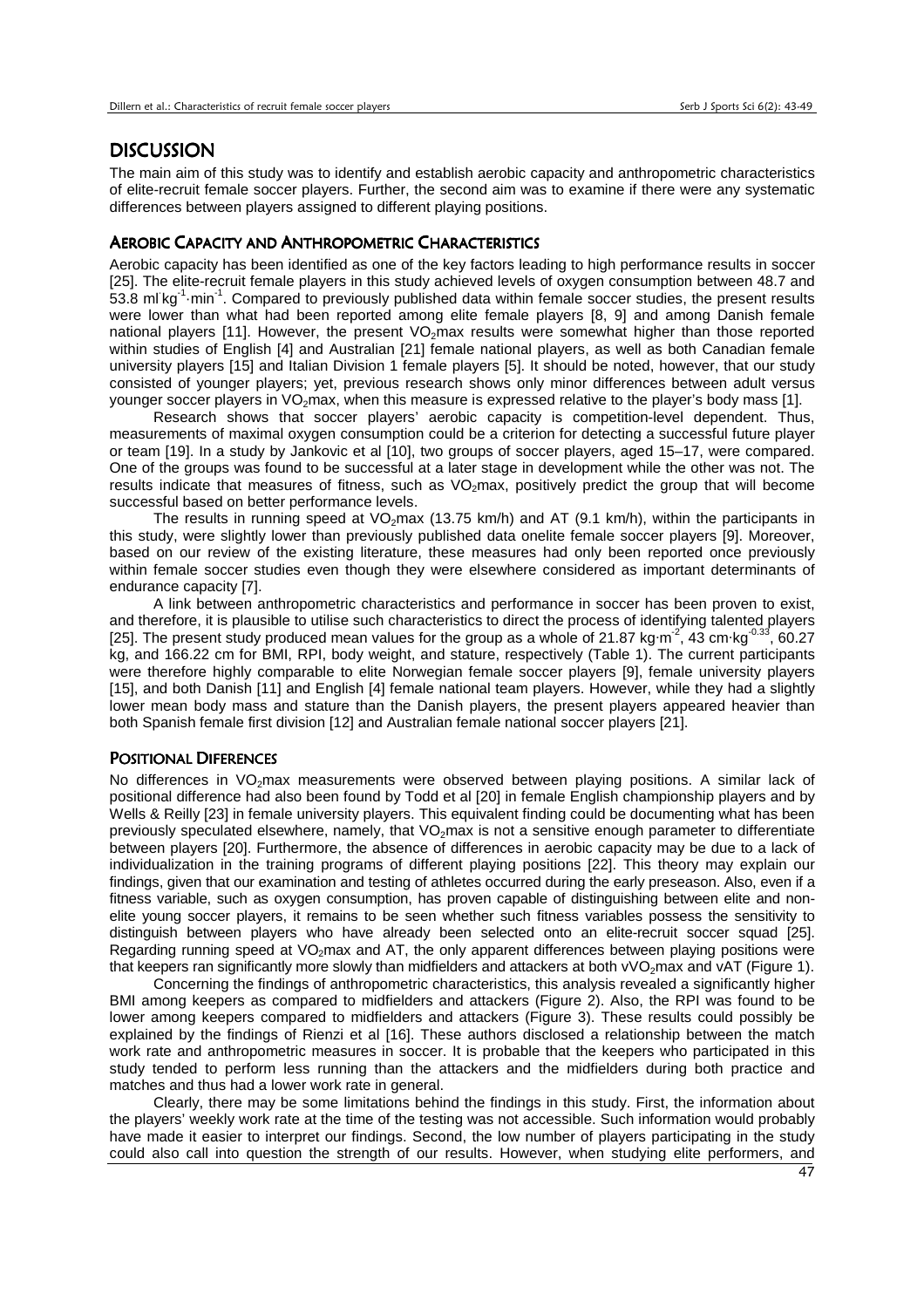especially when conducting laboratory testing, it is not easy to gather large samples. A third, previously acknowledged, limitation may be the timing of the data collection. Three weeks into preseason training is traditionally the period when Norwegian soccer teams prioritize training their members in general attributes rather than specific qualities. Finally, the use of BMI as a measure of body composition among sports performers is also a possible weakness of this study. BMI does not distinguish between fat and fat-free mass; therefore, we cannot know for certain whether a high BMI is the result of abundant adipose tissue or muscle mass.

## CONCLUSION AND PRACTICAL APPLICATION

Current results indicate that the subjects, taken from a group of elite-recruit female players, performed comparably well versus elite international female soccer players in terms of their aerobic capacity tests. It also appears that their anthropometric characteristics were comparable as well. Concerning positional differences, we found that the running velocity of keepers was significantly lower than that of midfielders and attackers, based on both the anaerobic threshold test and the test of maximal oxygen consumption. Furthermore, within the VO<sub>2</sub>max measurements, no differences were observed across playing positions, and a higher BMI and lower RPI in keepers compared to attackers and midfielders were the only anthropometric differences found. No other significant differences between playing positions were identified amongst the participants in this study. Previous research had revealed that there were several positional differences amongst soccer players based on physiological and anthropometric variables [2]. Earlier studies had also shown that results of young, talented players often correlated with research findings at the elite level [Pena Reyes, 1994, in /25/]. Nevertheless, a large number of the results in the present study do not accord with these expectations. Some possible limitations behind our findings have been mentioned. However, as the main aim of this study was to establish normative data within a field that is still characterized by paucity of information and knowledge gaps, we conclude that the various limitations will have little impact, and that our data remain a significant addition to the field.

 Based on our findings of lacking positional differences in aerobic capacity, it is recommended that coaching staff implement regular testing programs to monitor current players' physical development, given that aerobic capacity is claimed to be one of the most important physiological factors behind soccer performance, and that the physiological demands placed upon elite soccer players have been proven to vary between different playing positions. In constructing a multifactorial assessment of talent development in soccer, objective information based on scientific measurements can be crucial as it increases the comprehension of the individual players' capabilities by the coaching staff. Thus, attention to scientific knowledge and measurements of player performance can enhance the coaches' ability to design optimized training programs for young, talented players, and ultimately will support their ability to master the different positional demands within elite soccer.

#### **REFERENCES**

- 1. Bangsbo, J. (1994). The physiology of soccer with special reference to intense intermittent exercise. Acta Physiologica Scandinavica, 151(suppl. 619), 1-155.
- 2. Bradley, P. S., Sheldon, W., Wooster, B., Olsen, P., Boanas, P., & Krustrup, P. (2009). High-intensity running in English FA Premier League soccer matches. Journal of Sports Sciences, 27, 159-168.
- 3. Davis, J. A., & Brewer, J. (1992). Physiological characteristics of an international female soccer squad. Journal of Sports Sciences, 10, 142-143.
- 4. Dowson, M. N., Cronin, J. B., & Presland, J. D. (1999). Anthropometric and physiological differences between groups of New Zealand national soccer players based on sex and age. Journal of Sports Sciences, 17, 810-811.
- 5. Evangelista, M., Pandolfi, O., & Fanton, F. (1992). A functional model of female soccer players: analysis of functional characteristics. Journal of Sports Sciences, 10, 165 (abstract).
- 6. Gil, S. M., Gil, J., Ruiz, F., Irazusta, A., & Irazusta, J. (2007). Physiological and anthropometric characteristics of young soccer players according to their playing position: relevance for the selection process. Journal of Strength and Conditioning Research, 21, 438-445.
- 7. Gorostiaga, E. M., Granados, C., Ibanez, J., Gonzalez-Badillo, J. J., & Izquierdo, M. (2006). Effects of an entire season on physical fitness changes in elite male handball players. Medicine and Science in Sports and Exercise, 38, 357-366.
- 8. Helgerud, J., Hoff, J., & Wisløff, U. (2001). Gender differences in strength and endurance of elite soccer players. In Spinks, W.; Reilly, T. & Murphy, A. (Eds.), Science and Football IV, pp 382. London: Routledge.
- 9. Ingebrigtsen, J., Dillern, T., & Shalfawi, S. (2011). Aerobic capacities and anthropometric characteristics of elite female soccer players. Journal of Strength and Conditioning Research, 25, 3352-3357.
- 10. Jankovic, S., Matkovic, B. R., & Matkovic, B. (1997, 23-26 September). *Functional abilities and process of selection in soccer.* Incommunication to the 9<sup>th</sup> European Congress in Sports Medicine, Porto, Portugal.
- 11. Jensen, K., & Larsson, B. (1993). Variation in physical capacity in a period including supplemental training of the national Danish soccer team for women. In T. Reilly, J. Clarys & A. Stibbe (Eds.), Science and football II, pp 114-117. London: E & FN Spon.
- 12. Mujika, I., Santisteban, J., Impellizzeri, F. M., & Castagna, C. (2009). Fitness determinants of success